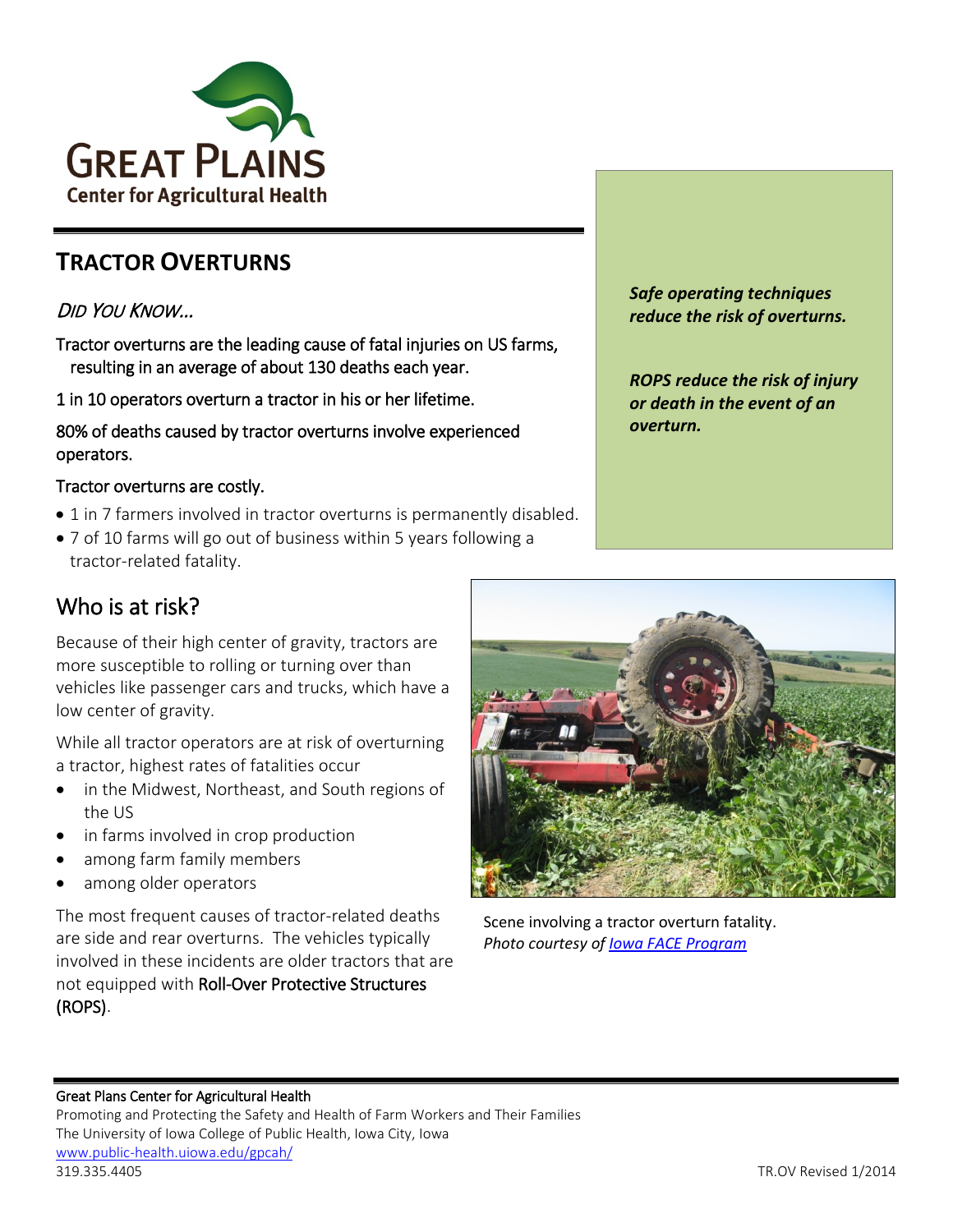# What are ROPS?

ROPS are roll bar or cage frames that are designed specifically for tractors to create a zone of protection around the operator in the event that the tractor overturns. ROPS do not *prevent* rollovers from occurring; most rollovers result from tractor speed, operator error, or unsafe driving conditions. But in the event of an overturn, ROPS may limit the degree of rollover to 90 degrees.

ROPS are designed to be used in conjunction with seatbelts which keep the operator in place within the protective zone framed by the ROPS. Without a seatbelt, an operator may be thrown from the tractor and crushed by the tractor or the ROPS itself. **ROPS are 99% effective in** preventing serious injury or death when used with a seatbelt*.*



Tractor with 2-post ROPS. *Photo credit: [www.TractorData.com](http://www.tractordata.com/)* 

ROPS became standard equipment on US-manufactured tractors in 1986, but many tractors manufactured before 1986 are still widely used on farms and unlikely to have been retrofitted with ROPS.

Contact your local implement dealer, extension office, and these websites for assistance in locating ROPS sources by make and model of most tractors built before 1986:

### The [Kentucky ROPS Guide](http://warehouse.ca.uky.edu/rops/ropshome.asp) [NYCAMH ROPS Retrofit Program](https://www.nycamhoutreach.com/ropsr4u/)

Then have your ROPS and seatbelt installed professionally by an equipment dealer who has experience in installations and identifying potential problems.

If your tractor has a ROPS that is retractable, make sure to keep the ROPS in the upright position. ROPS that can be folded down must be left upright and locked at all times except when travelling through a low clearance environment.

### Do not install or build your own ROPS.

ROPS are designed and engineered for specific tractor sizes and weights, and are crush-tested to meet industry standards designed to ensure they perform properly in an overturn. Fabricating or installing



Scene involving a tractor overturn fatality where retractable ROPS was secured in folded-down position. *Photo courtesy of [Iowa FACE Program](http://www.public-health.uiowa.edu/face/)*

ROPS yourself may impart a false sense of security – when in reality there is no assurance that homemade or shop-made ROPS meet standards for all steel, fasteners, and joints which must be tested. *[Read more…](https://www.nycamhoutreach.com/ropsr4u/ny/installer-info/)*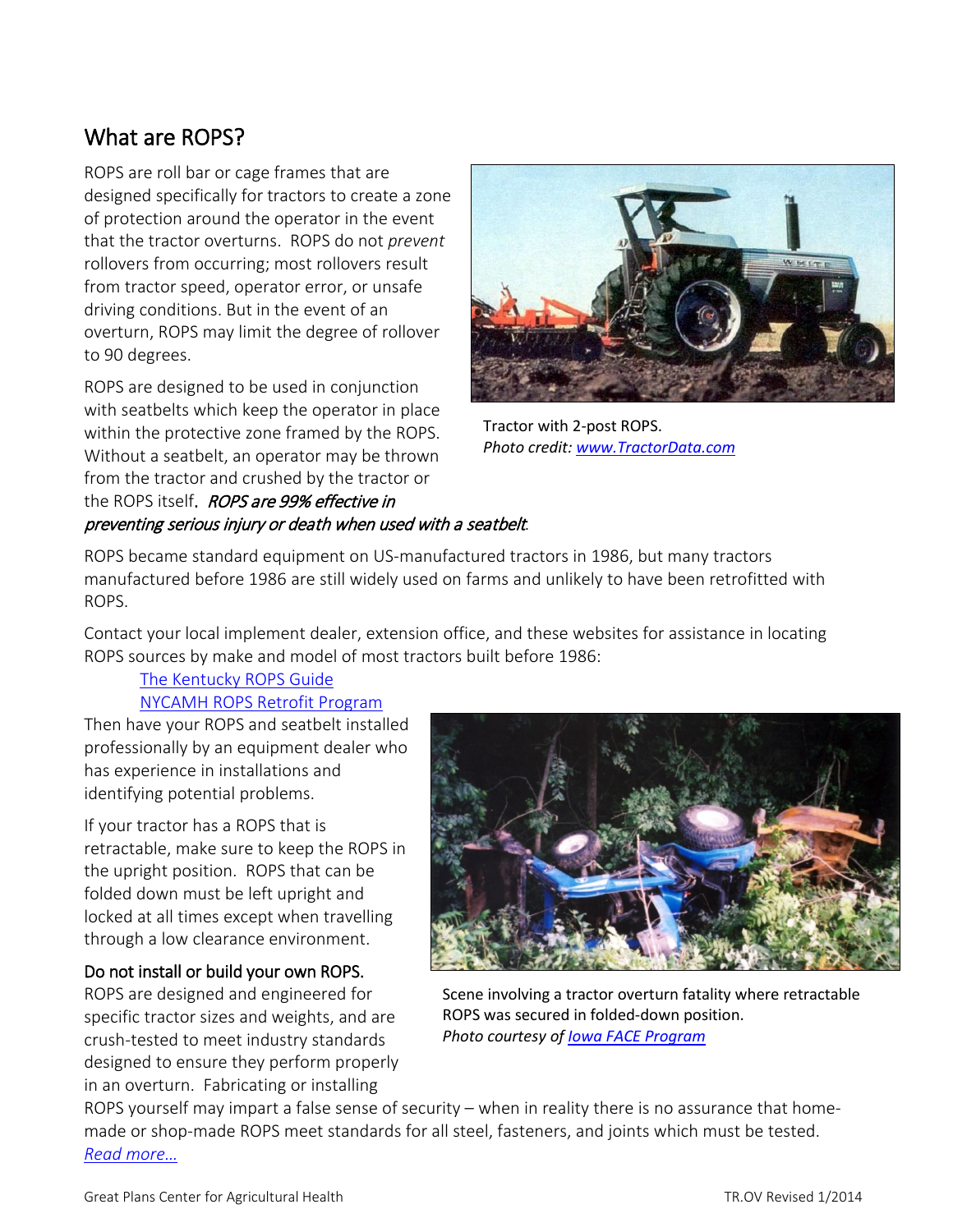# Safe operating techniques reduce the risk of overturns.

Be aware of terrain characteristics that may increase the risk of a rollover, including ditches, holes, slopes, and unstable ground near roadways or embankments.

## Do not operate tractors without ROPS in the following scenarios that increase risk for overturns:

- Working on a slope
- Working where there are unexpected changes in terrain like mounds, dips, or erosion gullies
- Working near or along embankments and ditches
- Handling large loads on an elevated front-end loader

## Reduce the risk of a side rollover

- Set front and rear wheels at widest setting as far apart as possible.
- Lock the brake pedals together before highspeed road travel.
- Match speed to operating conditions and loads. Operate at low gear and speeds. Do not let the front wheels bounce.
- Slow down before turning.
- Use engine braking when going downhill.
- Avoid crossing steep slopes. Watch for depressions on the downhill side and bumps on the uphill side.
- Turn downhill, not uphill, if stability becomes a problem.
- Keep side-mounted implements on the uphill side of the tractor
- Stay 10 feet or more away from ditches and steep slopes. Slow down to maintain control.
- Stay 10 feet or more from a riverbank. The bank may be steep. Slow down to maintain control.
- Travel with the front-end loader bucket as low as possible to maintain a low center of gravity.
- If the right front tire goes off the road into the ditch, turn downward or hold steady and slowly recover. Do not attempt to turn sharply back onto the roadway.

#### Excuses, Excuses…

*"I know how to control my tractor."*

- *"I will be able to bail out or jump off if I sense I'm in trouble."*
- It takes less than 1 second for a tractor to overturn backwards.
- It is impossible to react quickly enough to jump clear of a rolling tractor. If an operator isn't struck by the tractor when he or she is thrown off, it is likely they may be struck or crushed by the equipment or load hitched to the tractor.
- *"It's expensive / inconvenient to retrofit an older tractor."*
- Some states and programs offer rebates to help offset the cost of ROPS Installation on older tractors. (See *[ROPS Retrofit Program](https://www.nycamhoutreach.com/ropsr4u/)* )

## Reduce the risk of a rear overturn

- Always hitch loads at the drawbar, never higher.
- Use front weights to increase tractor stability.
- Don't change gears on a slope
- Start forward motion slowly and change speed gradually.
- If possible, avoid backing downhill. It is safest to drive down a hill and back up a hill.
- Drive around ditches rather than through them.
- Back out or be towed out of ditches or mud.
- Keep the front-end loader low when travelling and turning. Do not raise the load until you've reached the destination and the tractor isn't moving.